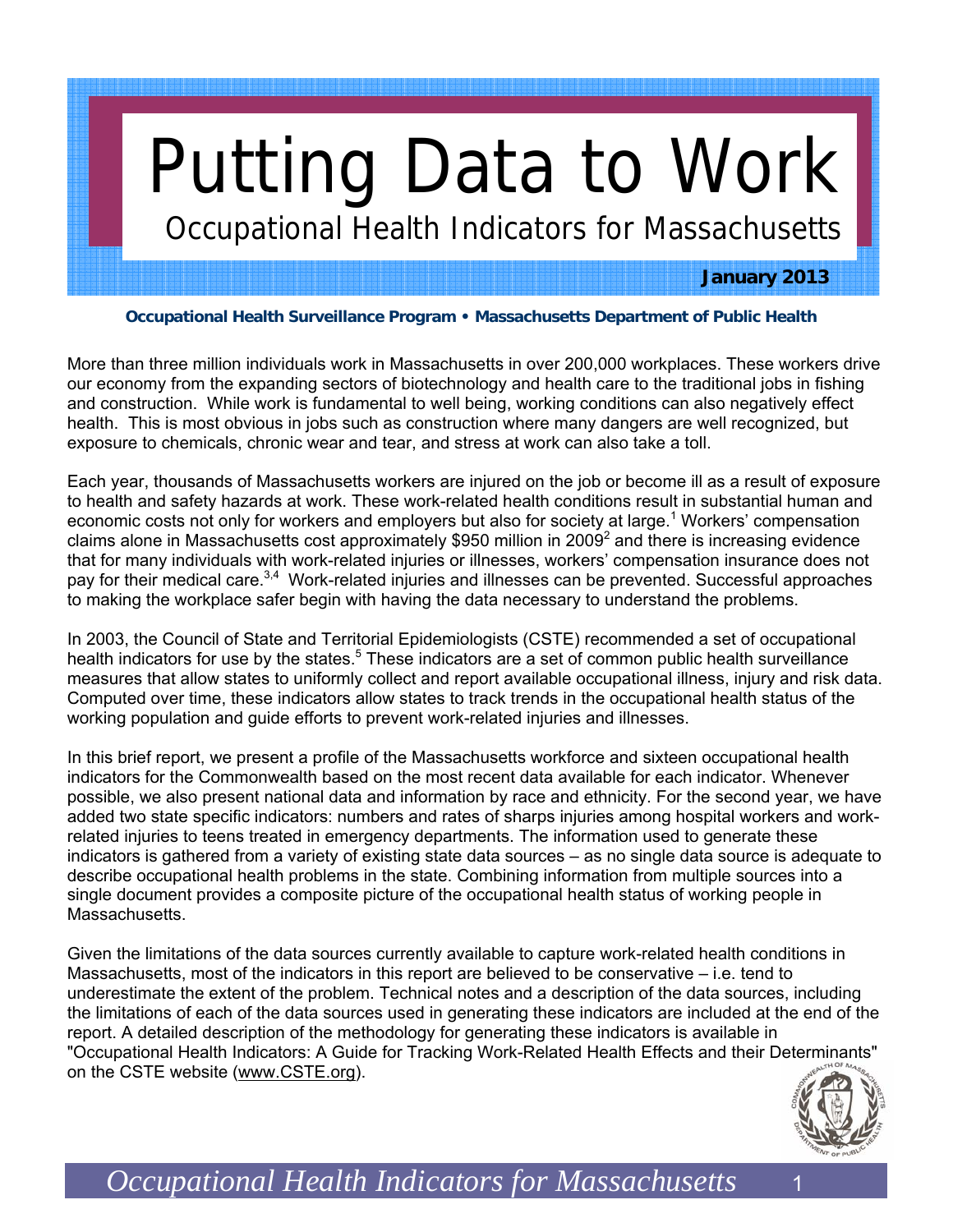## **Profile of Massachusetts Workforce, 2010**

| Distribution by Demographic and Employment Characteristics, |             |
|-------------------------------------------------------------|-------------|
| 16 Years of Age and Older, 2010                             |             |
| Total number employed (in thousands)                        | 3,194       |
| Male                                                        | %           |
|                                                             | 50.7        |
| Female                                                      | 49.3        |
| Age (years):                                                |             |
| $16 - 17$<br>18-64                                          | 1.4<br>93.4 |
|                                                             |             |
| 65 and older                                                | 5.2         |
| Race/ethnicity:                                             |             |
| White                                                       | 88.0        |
| Hispanic <sup>1</sup>                                       | 6.3         |
| <b>Black</b>                                                | 6.3<br>5.7  |
| Other                                                       |             |
| <b>Employment status</b>                                    |             |
| Unemployed                                                  | 8.5         |
| Self-employed                                               | 7.1         |
| Employed part-time <sup>2</sup><br>Hours work/week:         | 23.5        |
|                                                             |             |
| $< 40$ hours/week <sup>3</sup>                              | 39.9        |
| 40 hours/week                                               | 36.3        |
| > 40 hours/week                                             | 23.8        |
| Distribution by Major Industry Sector and Occupation Group, |             |
| 16 Years of Age and Older, 2010                             |             |
| <b>INDUSTRY SECTOR</b>                                      | %           |
| Educational and health services                             | 27.9        |
| Professional and business services                          | 13.3        |
| Wholesale and retail trade                                  | 13.0        |
| Manufacturing                                               | 9.7         |
| Leisure & Hospitality                                       | 7.6         |
| <b>Financial activities</b>                                 | 7.2         |
| Construction                                                | 5.5         |
| Public administration                                       | 4.2         |
| Other services                                              | 4.9         |
| Transportation and utilities                                | 3.7         |
| Information                                                 | 2.3         |
| Agriculture and related industries                          | 0.6         |
| Mining                                                      | 0.1         |
| <b>OCCUPATION GROUP</b>                                     | %           |
| Professional and related occupations                        | 27.4        |
| Management, business and financial operations               | 17.4        |
| Service                                                     | 16.6        |
|                                                             | 12.0        |
| Office and administrative support                           |             |
| Sales and related                                           | 10.0        |
| Production                                                  | 4.7         |
| Transportation and material moving                          | 4.6         |
| Construction and extraction occupations                     | 4.3         |
| Installation, maintenance, and repair                       | 2.7         |
| Farming, fishing, and forestry occupations                  | 0.2         |

<sup>1</sup> Persons identified as Hispanic may be of any race (White, Black, Other) ² Persons who work 1-34 hrs/week are

considered part-time. Working ≥35 hrs/week is considered full-time.  $3 < 40$  hrs/week = 0-39 hrs/week (persons

who worked 0 hours during the week of the survey due to vacation, sick leave, or other leave are included here.)

Source: BLS Geographic Profile of Employment and Unemployment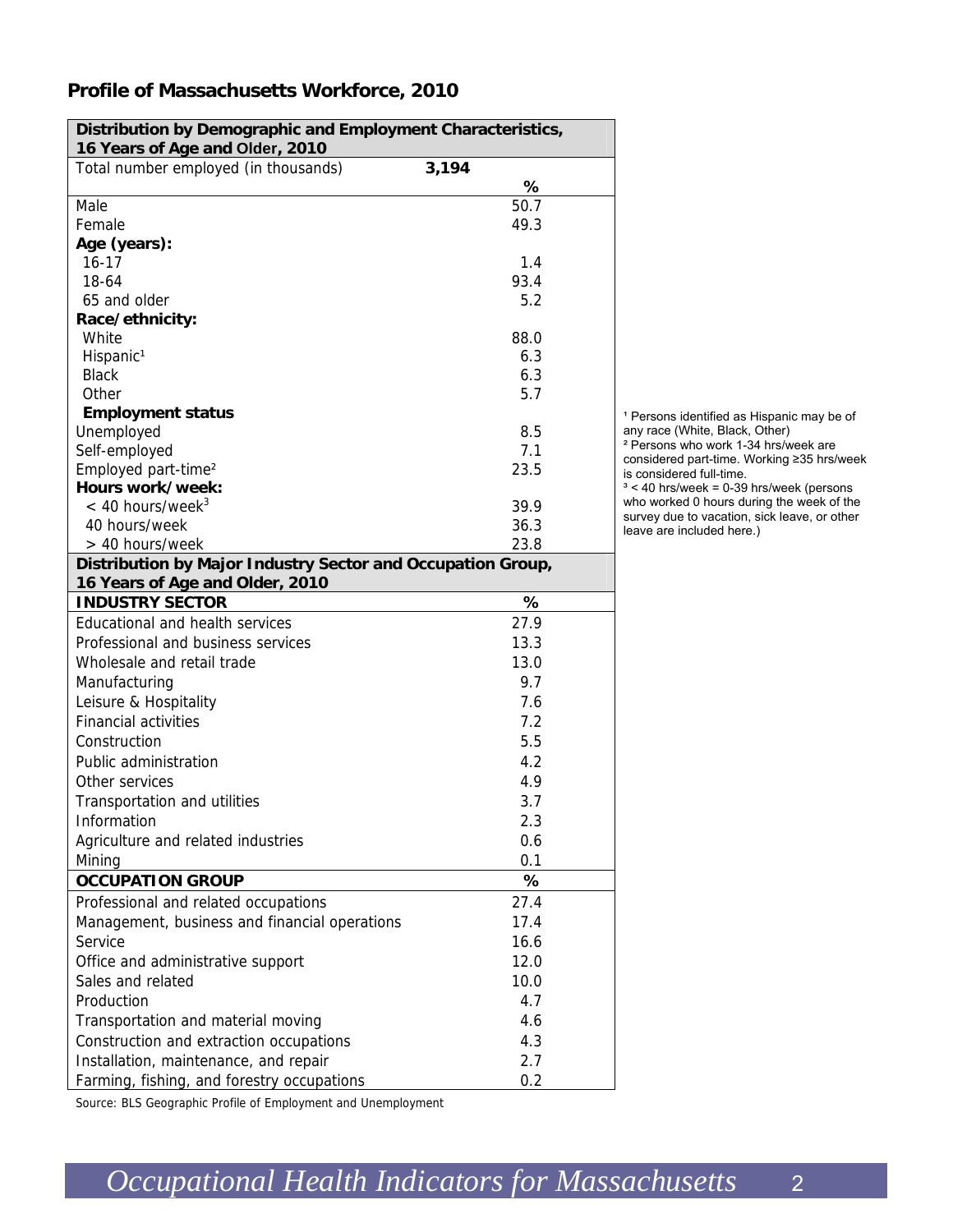#### **Indicator 1: Non-fatal injuries and illnesses reported by employers, 2010**

- Private sector employers in Massachusetts reported an estimated 69,700 injuries and illnesses to workers in 2010. The corresponding rate of injuries and illnesses was 3,200 per 100,000 full-time workers.
- Of these cases, 29,200 (42%) resulted in at least one lost day of work, and 13,550 (19%) resulted in more than 10 days of work lost. The rate of cases resulting in at least one lost day of work was 1,300 per 100,000 full-time workers, and the rate of cases resulting in more than 10 days of work lost was 613 per 100,000 full-time workers.
- In 2010 data on injuries and illnesses among state workers in Massachusetts were voluntarily reported by state agency employers. There were an estimated 3,100 injuries and illnesses among state workers. The corresponding rate of injuries and illnesses was 3,400 per 100,000 full-time workers. Data for local government agencies did not meet BLS publication criteria.

#### **Indicator 2: Work-related hospitalizations, 2009**

- There were 2,661 hospitalizations in Massachusetts acute care hospitals for which workers' compensation was the payer in 2009. The rate of work-related hospitalizations was 83.3 per 100,000 workers.
- There were 162 work-related hospitalizations among Hispanic workers, 141 among Black non-Hispanics, and 2,242 among White non-Hispanics. The rate of work-related hospitalizations among Hispanic workers (74.4 per 100,000 workers) was similar to the rate for both White (79.4) and Black (82.0) workers. The rate of work-related hospitalization for Asian workers, based on 19 cases, was lower than that for White non-Hispanic workers. In the previous years, the rate for Hispanic workers was higher than the rate for White non-Hispanic workers.<sup>6</sup>

#### **Rates of non-fatal injuries and illnesses reported by private sector employers, 2010**



Source**:** Annual Bureau of Labor Statistics (BLS) Survey of Occupational Injuries and Illnesses (SOII).



**Rate of work-related hospitalizations,** 

Sources: MA Inpatient Hospital Discharge Dataset and the National Hospital Discharge Survey. Workforce estimates from the BLS Current Population Survey.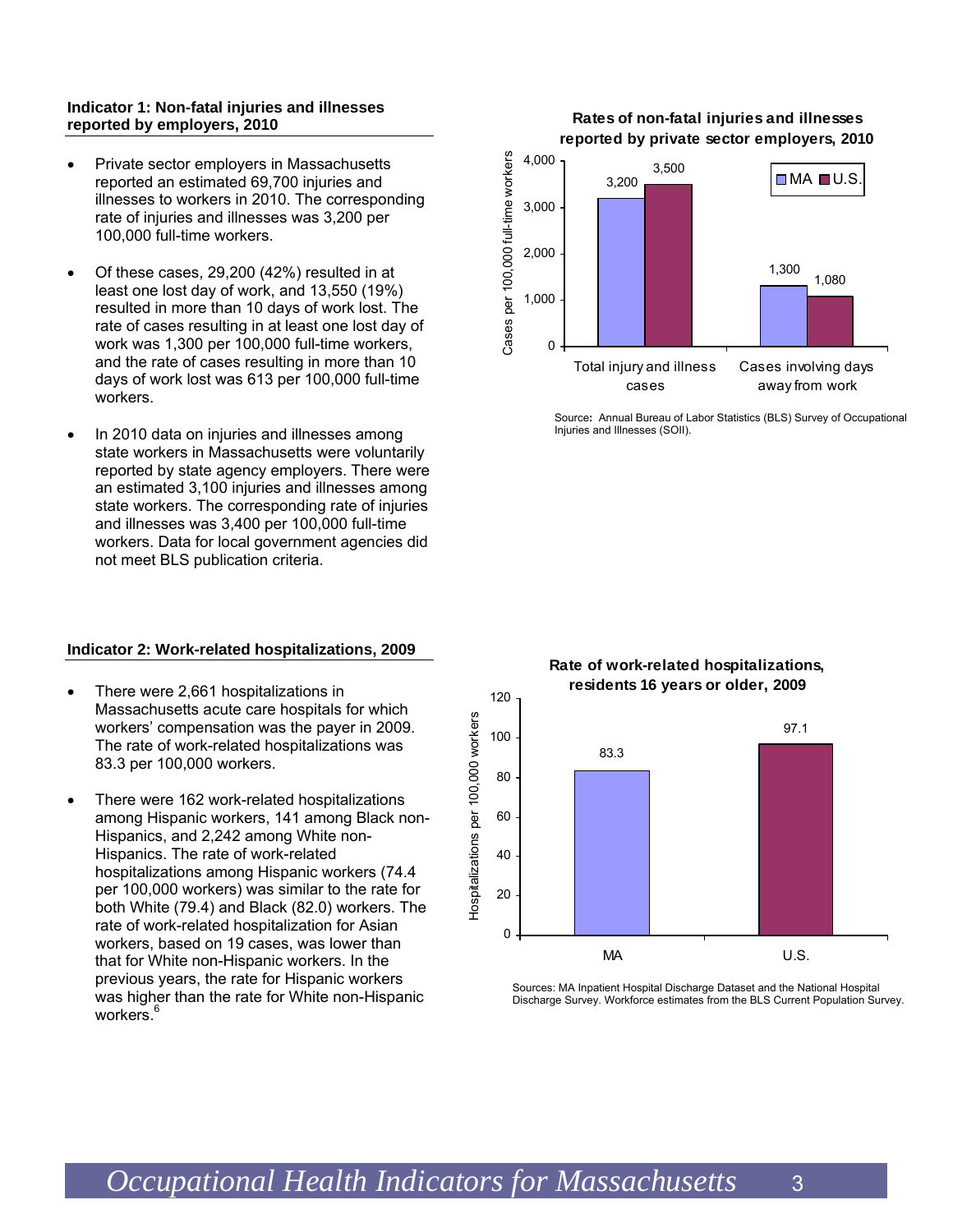#### **Indicator 3: Fatal work-related injuries, 2010**

- In 2010, 51 workers were fatally injured on the job in Massachusetts. The rate of fatal work-related injuries was 1.7 per 100,000 full-time workers.
- Forty-one of the victims were White non–Hispanic and seven were Hispanic. The rate for Hispanic workers was 3.9 per 100,000 full-time workers, exceeding the rate of 1.7 per 100,000 full time workers for White non-Hispanics. While the higher rate for Hispanics is based on small numbers, this finding is consistent with previous reports of high rates of fatal work-related injuries among Hispanics compared to White workers in Massachusetts and the nation. $\frac{7}{3}$

#### **Indicator 4: Amputations reported by private sector employers, 2010**

- The estimated number of amputations involving lost work days reported among private sector workers in Massachusetts was 140 in 2010. The rate was 6 amputation cases per 100,000 full-time workers.
- More than one-third (50) of these amputations occurred among Hispanic or Latino workers, the same number reported among White non-Hispanic workers. All of these amputations were of fingers or finger tips although a majority (71.4%) of them was serious and debilitating enough that workers lost 20 or more workdays.

#### **Rate of fatal work-related injuries, persons 16 years or older, 2010**



Sources**:** BLS Census of Fatal Occupational Injuries. Workforce estimates from the BLS Current Population Survey.

#### **Rate of work-related amputations involving days away from work reported by private sector employers, 2010**



Source: Annual Bureau of Labor Statistics (BLS) Survey of Occupational Injuries and Illnesses (SOII)

#### **Indicator 5: Amputations identified in the workers' compensation system, 2009**

• In 2009, 168 workers' compensation claims for amputations resulting in five or more lost workdays among public and private employees were filed with the Massachusetts Department of Industrial Accidents. The rate of amputation claims was 5.4 per 100,000 covered workers.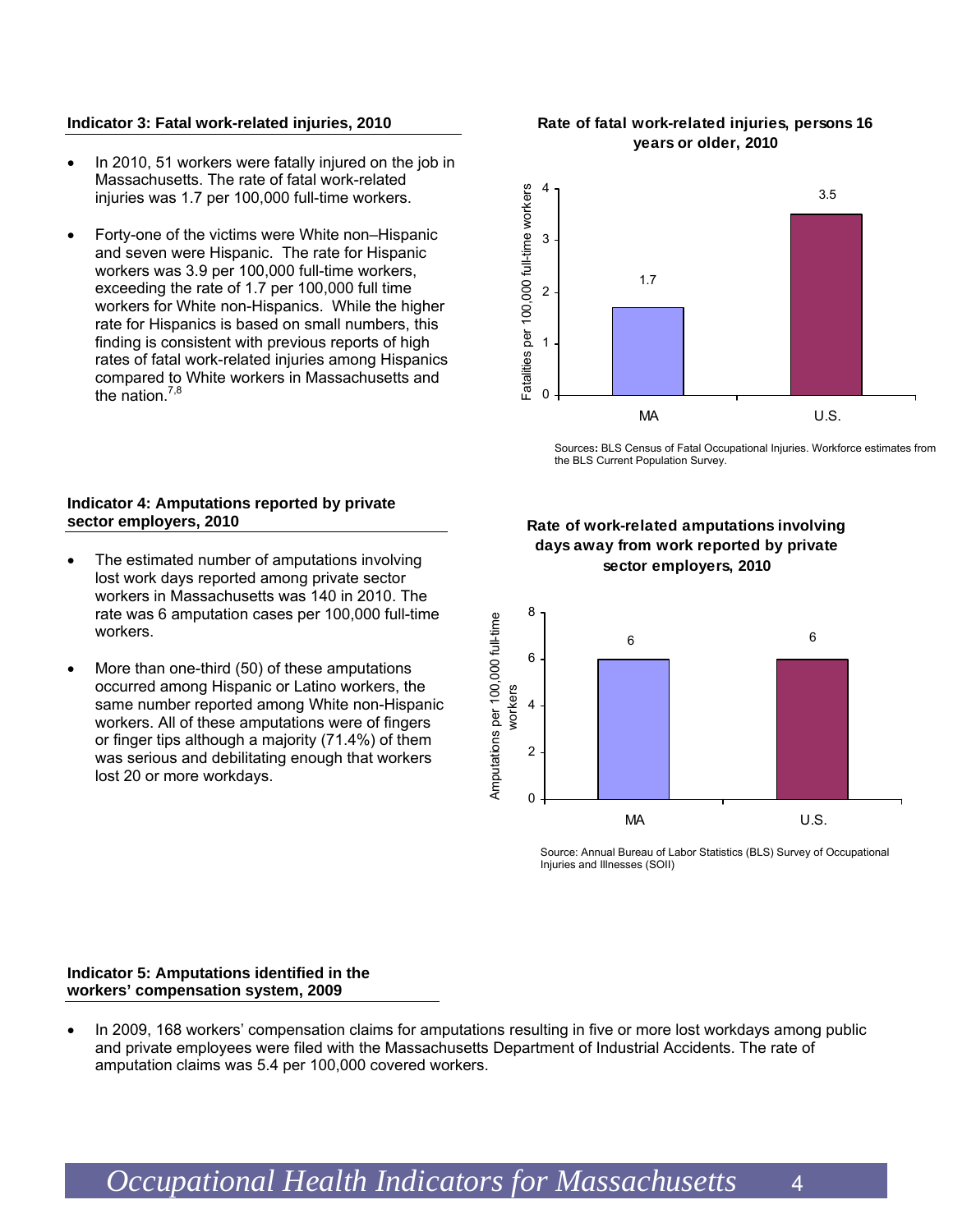#### **Indicator 6: Hospitalizations for work-related burns, 2009**

- In 2009, there were 53 hospitalizations for burns in Massachusetts acute care hospitals for which workers' compensation was the payer. The rate of hospitalizations was 1.7 per 100,000 workers.
- The rate of work-related hospitalizations for burns among Hispanic workers was nearly five times the rate for White non-Hispanic workers (4.6 verses 1.0 per 100,000 workers, respectively). Though based on a small number of events (n=10), the disproportionate burden among Hispanics is consistent with previously observed higher rates of work-related burn hospitalizations among Hispanics as compared to White, non-Hispanics.<sup>6</sup>

#### **Indicator 7: Musculoskeletal disorders reported by private sector employers, 2010**

Work-related musculoskeletal disorders (MSDs) are injuries or disorders of the muscles, tendons, nerves, ligaments, joints, or spinal discs that are caused or aggravated by work activities.

- In 2010, there were an estimated 10,450 cases of musculoskeletal disorders (MSDs) involving lost work days reported among private sector workers in Massachusetts. The rate of MSD cases was 482 per 100,000 full-time workers. These cases accounted for more than one-third (36%) of all lost workday cases reported.
- Of the MSD cases reported, 5,550 (53%) involved the back (including the spine and spinal cord), and 3,020 (29%) involved the neck, shoulder, or upper extremity. The rate of cases involving the back was 256 per 100,000 full-time workers, and the rate of cases involving the neck, shoulder, or upper extremity was 139 per 100,000 full-time workers.
- The estimated number of carpal tunnel syndrome cases in Massachusetts involving lost work days was 110. The rate of carpal tunnel syndrome cases was 5 per 100,000 full-time workers. (See definition of carpal tunnel syndrome on next page.)

#### **Rate of hospitalizations for work-related burns, residents 16 years or older, 2009**



Sources: MA Inpatient Hospital Discharge Dataset and National Hospital Discharge Survey. Workforce estimates from the BLS Current Population Survey.



**Rates of work-related musculoskeletal** 

Source**:** Annual Bureau of Labor Statistics (BLS) Survey of Occupational Injuries and Illnesses (SOII)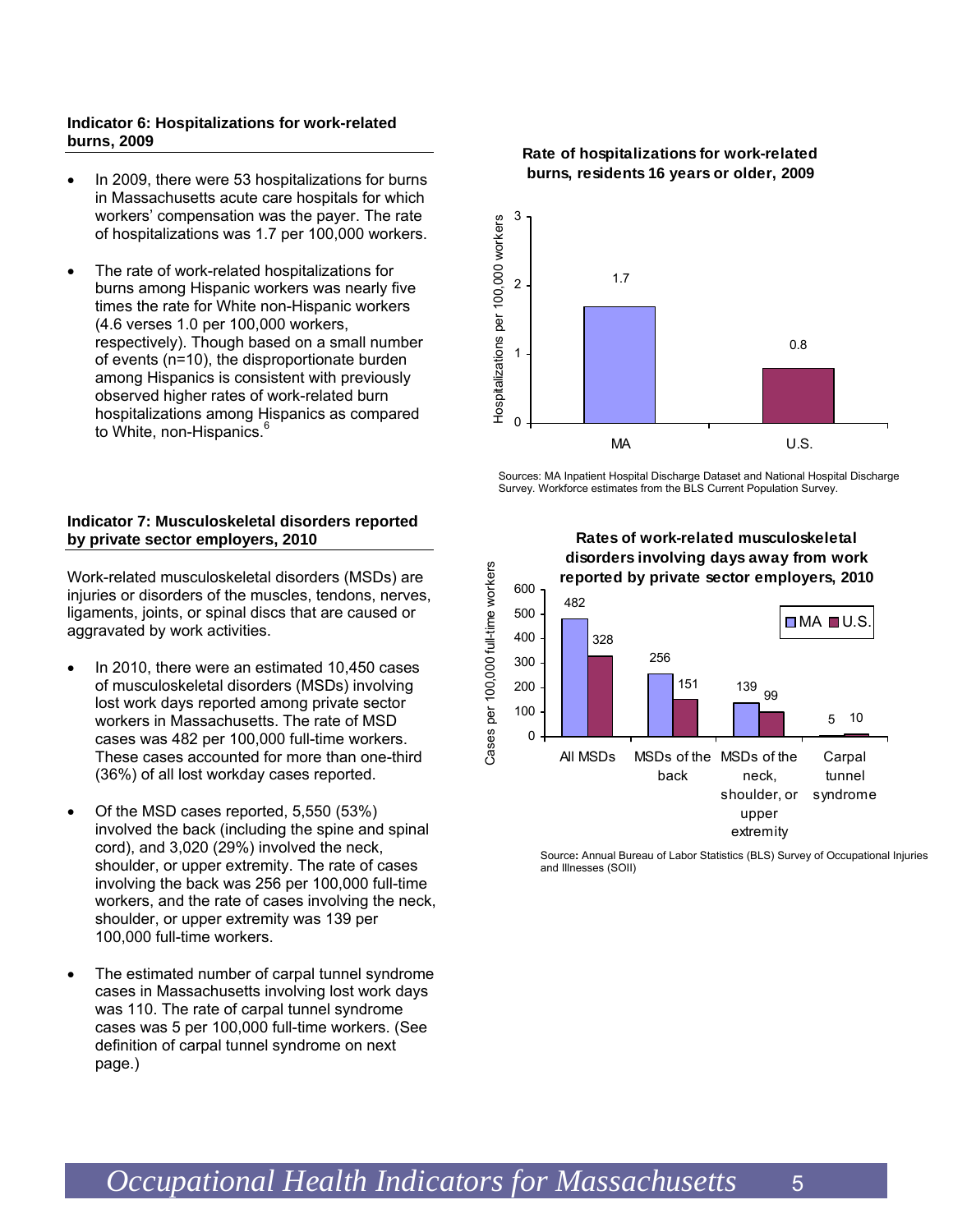#### **Indicator 8: Carpal tunnel syndrome cases identified in the state Workers' Compensation system, 2009**

Carpal tunnel syndrome (CTS) is a type of musculoskeletal disorder which affects the median nerve of the wrist. Symptoms range from burning, tingling, or numbness in the fingers to difficulty gripping or holding objects.

• In 2009, 266 workers' compensation claims for carpal tunnel syndrome involving five or more lost workdays among public and private sector employees were filed with the Massachusetts Department of Industrial Accidents. The rate of carpal tunnel syndrome claims was 8.6 per 100,000 covered workers.

#### **Indicator 9: Pneumoconiosis hospitalizations, 2009**

Pneumoconiosis is a class of non-malignant lung diseases (including silicosis, asbestosis, and coal workers' pneumoconiosis) caused by the inhalation of mineral or metallic dust particles (primarily coal, silica, or asbestos), nearly always in an occupational setting. The cases that are observed in the present result from worker exposures which occurred in the past, as there is a typically long latency period for this disease (about 10-15 years).

- In 2009, there were 951 hospitalizations in Massachusetts acute care hospitals with pneumoconiosis listed as a principal or secondary discharge diagnosis. The rate of hospitalizations was 163.2 per million residents.
- Close to 94% (896) of these hospitalizations were for asbestosis; with a rate of 153.5 hospitalizations per million residents. There were 21 silicosis-related hospitalizations, 21 hospitalizations for coal worker's pneumoconiosis, and 15 hospitalizations for other and unspecified pneumoconiosis. The rates of hospitalizations for silicosis and coal worker's pneumoconioses were both 3.8 per million residents.
- The majority of hospitalizations for pneumoconiosis in MA were among White non-Hispanic residents (97%). About 2% (N=17) were Black non-Hispanic residents. The rate for White non-Hispanic residents exceeded that for Black non-Hispanics.

#### **Indicator 10: Pneumoconiosis mortality, 2009**

- There were 33 deaths among Massachusetts residents for which pneumoconiosis was listed as the underlying or contributing cause of death. The corresponding mortality rate was 5.9 deaths per million residents.
- Asbestosis accounted for almost all of these deaths (28/33). The rate was 4.9 deaths per million residents.



**Age-standardized rates of hospitalizations** 

Sources: MA Inpatient Hospital Discharge Dataset and the National Hospital Discharge Survey. Population estimates from the U.S. Census.

#### **Age-standardized mortality rates for pneumoconiosis, residents 15 years and older, 2009**



NOTE: U.S data from 2008

Source: Massachusetts Registry of Vital Records and Statistics and the National Center for Health Statistics. Population estimates from the U.S. Census.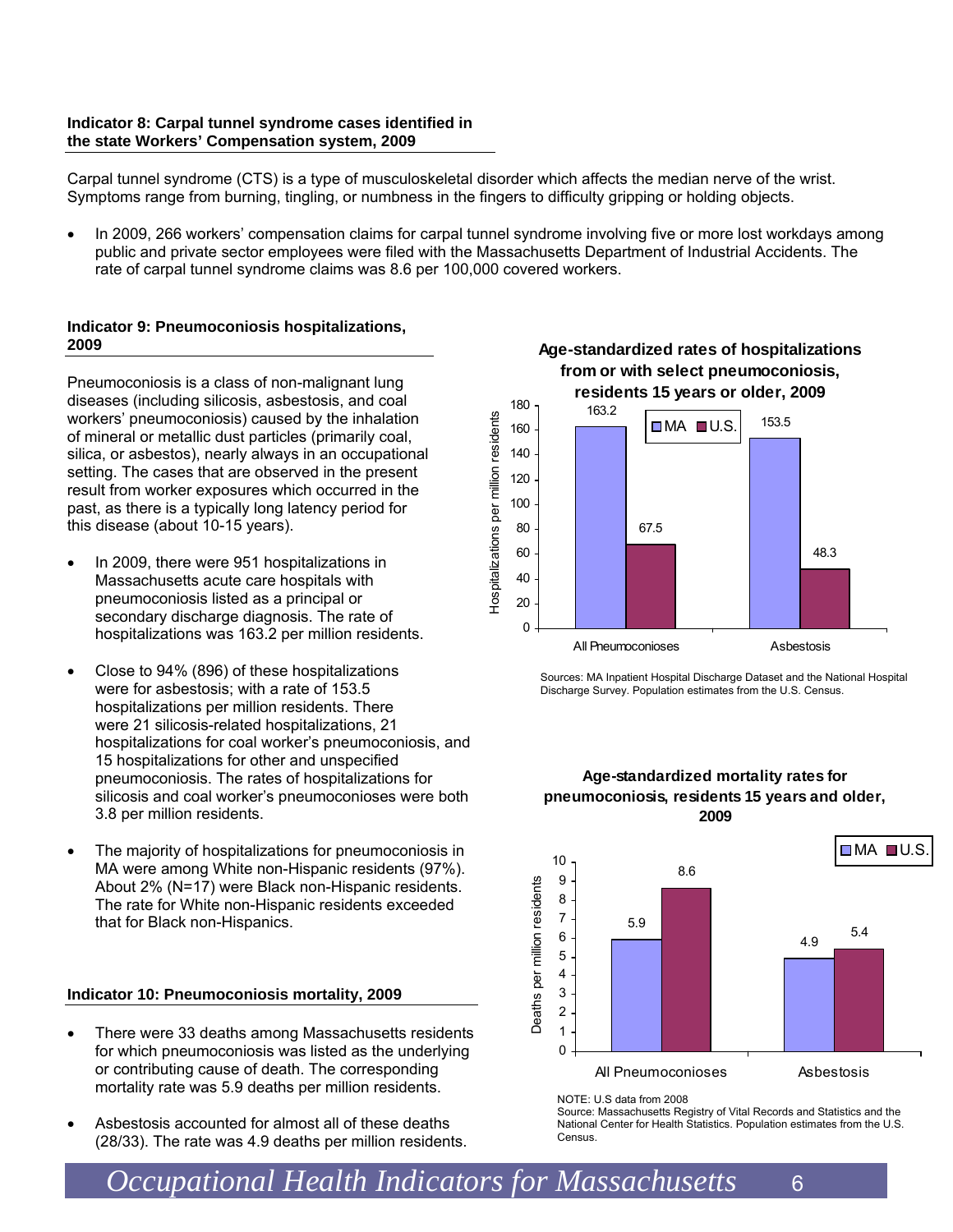#### **Indicator 11: Acute work-related pesticide associated illness and injury reported to Poison Control Centers, 2009**

• In 2009, 37 cases of work-related pesticide poisoning were reported to the Massachusetts poison control center. The rate of work-related pesticide poisonings was 1.2 per 100,000 workers.

#### **Rate of work-related pesticide-associated poisoning, persons 16 years or older, 2009**



Sources**:** Toxic Exposure Surveillance System. Workforce estimates from the BLS Current Population Survey.

#### **Age-standardized incidence rate of malignant mesothelioma, residents 15 years or older, 2009**



NOTE: U.S. data from 2008.

Sources: Massachusetts Cancer Registry and the North American Association of Central Cancer Registries. Population estimates from the U S Census

#### **Indicator 12: Incidence of malignant mesothelioma, 2009**

Malignant mesothelioma is a rare yet highly fatal cancer of the thin lining of the chest or abdomen. Prior exposure to asbestos, primarily in the workplace, has been reported in 62-85% of all mesothelioma cases.<sup>9</sup>

• In 2009, 97 cases of newly diagnosed, malignant mesothelioma were reported to the Massachusetts Cancer Registry. The rate of malignant mesothelioma cases was 17.0 per million residents.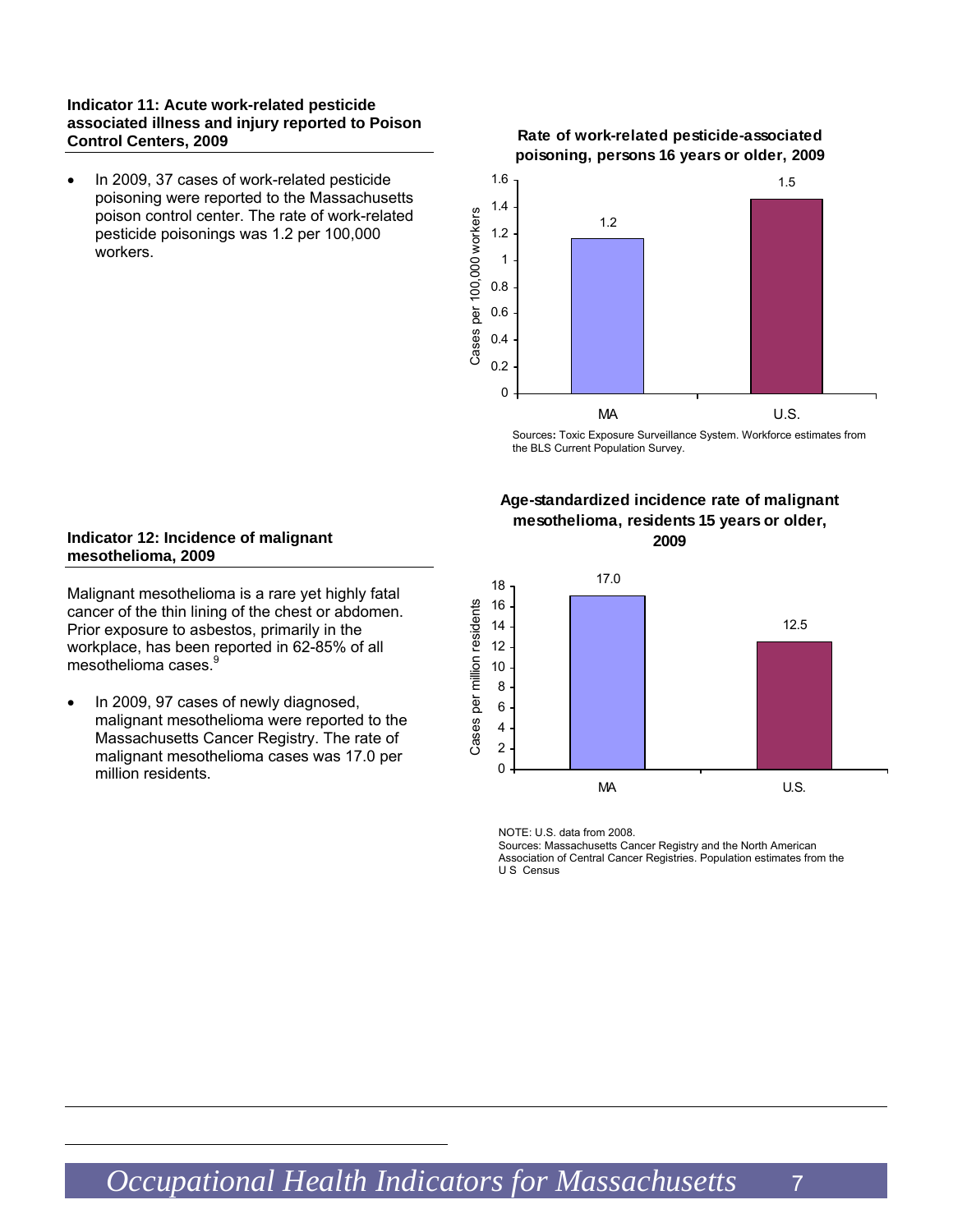#### **Indicator 13: Elevated blood lead levels among adults, 2011**

The blood lead level (BLL) is a biological indicator of recent exposure to lead, a toxic metal found in the environment and workplace.

- In 2011, 195 prevalent cases of elevated blood lead levels (BLL  $\geq$  25 µg/dl) in residents 16 years or older were reported to the Massachusetts Occupational Lead Poisoning Registry. Of these, 36 (19%) had BLLs  $\geq$  40 µg/dl. The rates per 100,000 workers were 6.1 for BLLs  $\geq$  25 µg/dl and 1.1 for BLLs  $\geq$  40 µg/dl.
- Of these 195 cases, 158 were newly identified (incident) cases of elevated BLLs that had not been reported in the previous calendar year. Of these new cases, 31 (20%) had BLLs  $\geq$  40 µg/dl.

#### **Indicator 14: Hospitalizations for work-related low back disorders**

- In 2009, there were 491 hospitalizations for low back disorders in Massachusetts for which workers' compensation was the payer. The rate of hospitalizations was 15.4 per 100,000 employed persons.
- Of these 491 hospitalizations, 380 involved surgery for low back disorders. The rate of work-related surgical low back disorder hospitalizations was 11.9 per 100,000 employed persons.

The rate of hospitalization for work-related low back disorders among Hispanic workers in MA was 9.6 per 100,000 workers. The rates for White non-Hispanic workers and Black non-Hispanic workers were 14.7 and 13.4 per 100,000 workers respectively. These rates are not significantly different from one another.

## • *Massachusetts-Specific Indicators*

#### **Emergency department visits for injuries to teen workers 15-17 years old, 2009**

In 2009, there were 371 emergency department (ED) visits for work-related injuries to teens under age 18; the rate of ED visits for these teens was 1.9 per 100 full time equivalent (FTE) workers.

#### **Sharps injuries among hospital workers, 2010**

In 2010, there were 2,947 sharps injuries among hospital workers in MDPH licensed hospitals. The sharps injury rate was 16.2 injuries per 100 licensed beds.

**Prevalence rates of elevated blood lead levels, residents 16 years of age and older,** 



NOTE: U.S. data from 2009. Sources: Adult Blood Lead Epidemiology Surveillance System (ABLES). Workforce estimates from the BLS Current Population Survey.

#### **Rates of hospitalizations for work-related low back disorders, residents 16 years or older, 2009**



Sources: MA Inpatient Hospital Discharge Dataset and the National Hospital Discharge Survey. Workforce estimates from the BLS Current Population Survey.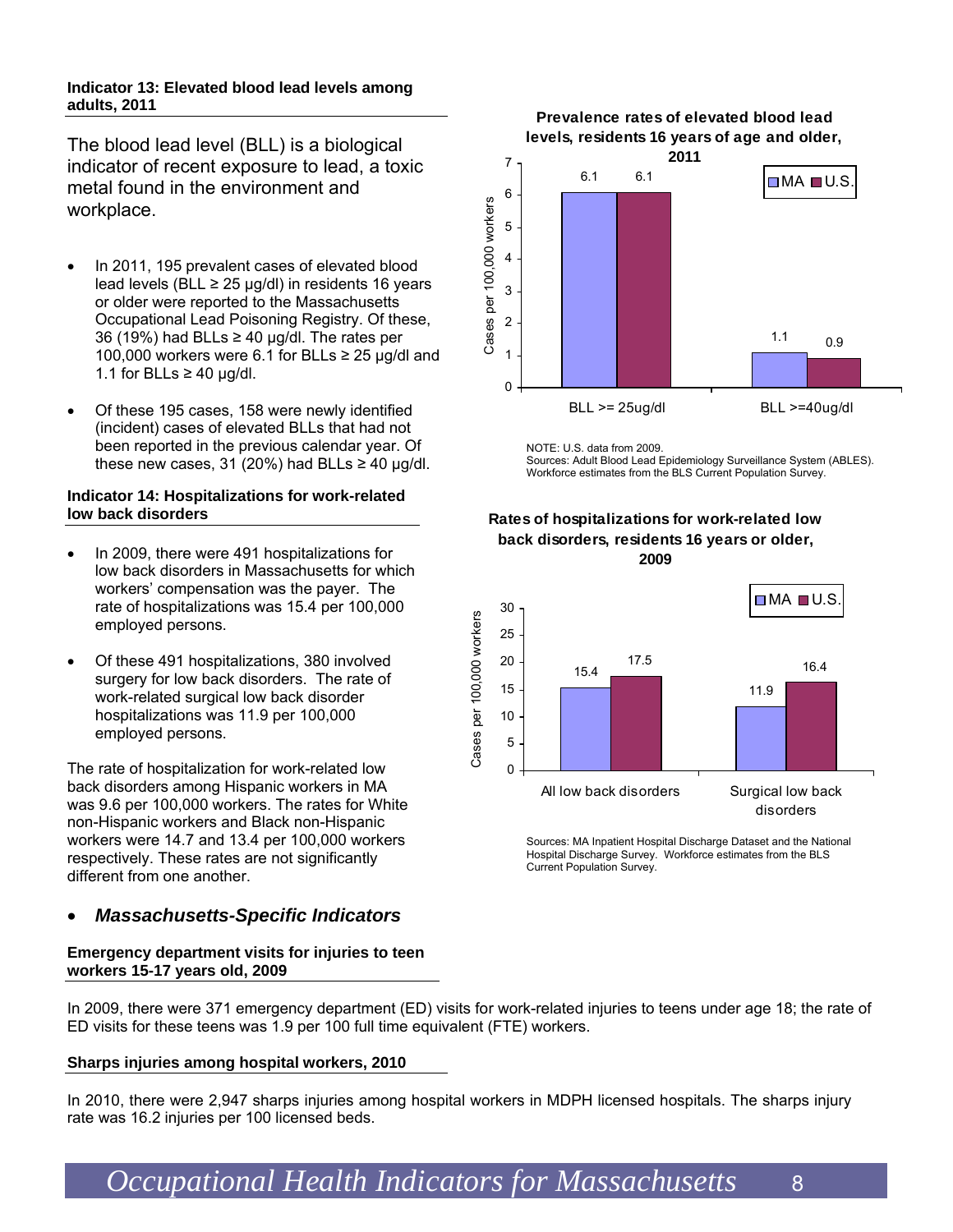#### **Data Source Descriptions & Technical Notes**

#### **Adult Blood Lead Epidemiology and Surveillance System (ABLES) – Indicator 13**

Massachusetts participates in the ABLES, funded through the CDC National Institute for Occupational Safety and Health (NIOSH). The Massachusetts Occupational Lead Registry collects reports of adult blood lead levels (BLLs) of 15 micrograms/deciliter or greater among persons 15 years of age or older from clinical laboratories. Data from registries in Massachusetts and other states are periodically forwarded to the NIOSH ABLES program where they are aggregated.

ABLES defines a prevalent case as a person reported at least once in the calendar year with a BLL greater than or equal to 25 μg/dL (or 40 μg/dL). An incident case is a person with a BLL greater than or equal to 25 μg/dL (or 40 μg/dL) who was reported in the calendar year, but not reported in the immediately preceding calendar year with a BLL greater than or equal to 25 μg/dL (or 40 μg/dL). States have found that approximately 90% of cases reported are due to occupational exposures.

*Limitations:* The rates in Indicator 13 include all reported cases (both occupational and non-occupational) in the numerators, whereas the denominators are limited to employed persons. As a result, the rates of reported cases per 100,000 employed persons may be slightly overestimated if some cases were the result of non-occupational exposures. Although the Occupational Safety and Health Administration (OSHA) requires employers to provide blood lead testing for lead exposed workers, not all employers do so. Self-employed individuals may not seek testing. Thus, some workers with elevated blood levels are not captured by occupational lead registries.

*Technical note in generating indicators:* The U.S. incidence and prevalence rates for cases of elevated blood lead levels in this report are estimated from the 41 states in 2011 with an Adult Blood Lead Epidemiology Surveillance (ABLES) Program.

#### **Census of Fatal Occupational Injuries – Indicator 3**

The Census of Fatal Occupational Injuries (CFOI), conducted by the Bureau of Labor Statistics (BLS) in the U.S. Department of Labor, is a federal-state cooperative program that compiles an annual census of fatal occupational injuries at both the state and national levels. To be included in the fatality census, the deceased person must have been employed (working for pay, compensation, or profit) at the time of the incident, engaged in a work activity, or present at the incident site as a requirement of his or her job. Private wage and salary workers, the self-employed, and public sector workers are covered by the census. Fatalities that occur during a regular commute to or from work are excluded, as well as deaths resulting from acute or latent illnesses which can be difficult to identify as work-related. The census includes unintentional injuries (e.g., falls, electrocutions, motor vehicle crashes) and intentional injuries (homicide and suicide). CFOI uses multiple data sources to identify and document work-related injury deaths, and CFOI counts are considered a complete or nearly complete ascertainment of work-related injury deaths. In Massachusetts, CFOI is conducted by the Massachusetts Department of Public Health in conjunction with BLS.

*Limitations:* CFOI reports work-related fatalities by the state in which the fatal incident occurred, which is not necessarily the state of death or state of residence. The denominator data used for calculating rates is based on state of residence. Thus, state rates may overestimate risk if deceased persons working in Massachusetts were out-of-state residents and underestimate the risk if deceased workers were Massachusetts residents but were fatally injured in other states.

*Technical note in generating indicator:* Fatal occupational injury rates are computed using full-time equivalent workers (FTE) in the denominator, which take into account the number of hours worked. Prior to 2009, these rates were calculated using the number of persons employed. Caution should be used when comparing fatality rates in this report with rates published in previous reports.

#### **Massachusetts Cancer Registry – Indicator 12**

The Massachusetts Cancer Registry (MCR) at the Massachusetts Department of Public Health is responsible for the collection of information regarding all newly diagnosed cases of cancer in Massachusetts. Cases are generally reported by acute care hospitals, medical practice associations, pathology laboratories, radiation/oncology facilities, endoscopy centers, dermatologists, and urologists. Diagnoses in the MCR are coded according to the International Classification of Diseases for Oncology. Information collected include age, gender, race, ethnicity, occupation, industry, diagnoses describing cancer site and histology, as well as other morphological factors. The MCR is a member of the North American Association of Central Cancer Registries (NAACCR), and adheres to standards as set by NAACCR, Commission on Cancer/American College of Surgeons, National Cancer Institute, and the Centers for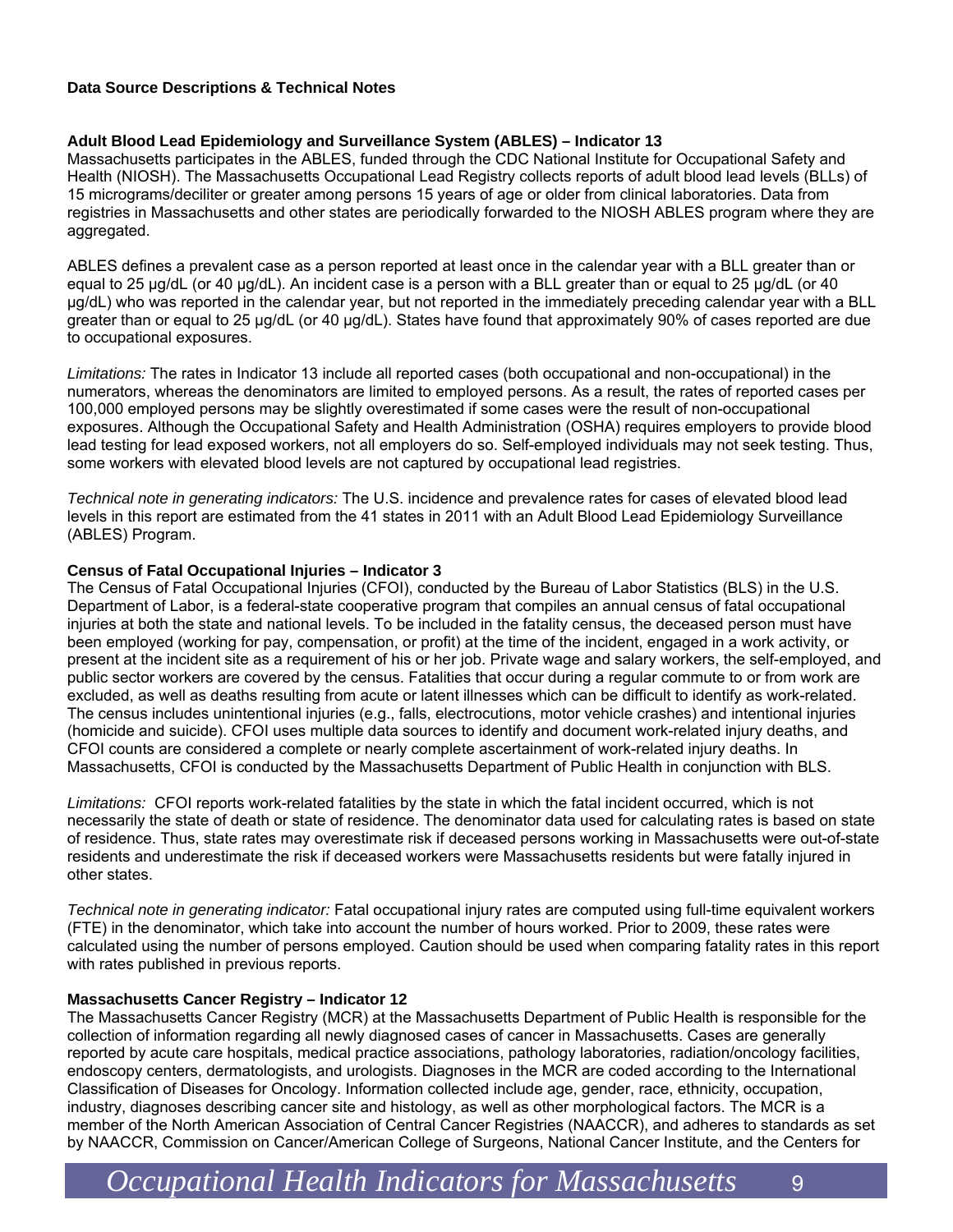Disease Control and Prevention/National Program of Cancer Registries.

#### **Massachusetts Hospital Discharge Dataset – Indicators 2, 6, 9 and 14**

In Massachusetts, patient discharge records from all licensed acute care hospitals are collected by the Division of Health Care Finance and Policy which compiles the Hospital Discharge Dataset (HDD). This data set contains information about patient demographics, diagnoses, hospital charges and source of payment. Because the HDD contains no specific information about the work-relatedness of the patient's injury or illness, the designation of workers' compensation insurance as the payer is used as a probable indicator of a work-related hospitalization (Indicators 2, 6 and 14). By definition, pneumoconioses (Indicator 9) are considered to be work-related.

*Limitations:* Repeat hospitalizations of the same individual cannot be readily identified; therefore, Indicators 2, 6, and 9 in this report reflect the number of hospitalizations, not the number of injuries, illnesses or patients. Not all workers are covered by workers' compensation, and some individuals who are eligible for workers' compensation do not use it. Therefore, use of workers' compensation as payer to identify work-related hospitalizations likely underestimates the true extent of hospitalizations for occupational conditions. Workers' compensation as payer is more sensitive in identifying work-related injuries than illnesses due to the non-specificity of many occupational diseases or the long latency between exposure and disease onset. The HDD does not include Massachusetts residents hospitalized out of state.

*Technical note in generating indicators:* The Hispanic employed workforce is reportedly underestimated by 10 percent.<sup>11</sup> Hospitalization rates for Hispanic workers for Indicators 2, 6, 9, and 14 were computed using the Current Population Survey estimate for numbers employed, adjusted for this underestimation.

#### **Massachusetts Registry of Vital Records and Statistics, MDPH – Indicator 10**

Pneumoconiosis mortality data in this report are based on information on death certificates compiled by the Massachusetts Registry of Vital Records and Statistics and analyzed by the staff within the Division of Research and Epidemiology. Physicians and medical examiners assign the cause of death through a system that acknowledges the possibility of multiple causes. Death diagnoses are coded according to the International Classification of Diseases. Demographic information on the certificates, such as age, race, Hispanic ethnicity, gender, educational attainment, marital status, occupation, and industry is recorded by the funeral director based on information provided by an informant, usually a family member, or, in the absence of an informant, based on observation or omitted. Resident data include all deaths that occur to residents of the Commonwealth, regardless of where they happen.

#### **Massachusetts Sharps Injury Surveillance System – Massachusetts Specific Indicator**

The Massachusetts Department of Public Health requires licensed acute and non-acute care hospitals to report all sharps injuries among hospital workers to the MDPH on an annual basis, in accordance with 105 CMR 130.1007. A sharps injury is defined as a bloodborne pathogen exposure incident that is the result of events involving a contaminated sharp device that pierces the skin or mucous membranes and occurs during the performance of a worker's job duties. The Massachusetts Sharps Injury Surveillance System collects data on sharps injuries to workers in Massachusetts hospitals. Information such as the occupation of the healthcare worker, department in which the injury occurred, type of device involved in the injury, whether or not the device was a safety device, procedure for which the device was used or intended, and how the injury occurred is collected for each injury. The Massachusetts Sharps Injury Surveillance System is supported through a MDPH cooperative agreement with the CDC-National Institute for Occupational Safety and Health.

*Limitations:* Underreporting of sharps injuries by employees has been documented in a number of studies, thus the numbers reported to MDPH by hospitals are believed to be conservative estimates. Sharps injury rates presented in this report are defined as the number of reported sharps injuries per 100 licensed beds. These rates are only approximate measures of risk as they do not take into account the number of devices used. This information is not available.

#### **Massachusetts Workers' Compensation Data – Indicators 5 and 8**

Workers' compensation is a no-fault insurance system designed to provide medical benefits and lost wage replacement to workers who sustain work-related injuries or illnesses. Massachusetts law requires both private and public sector employers, with rare exceptions, to maintain workers' compensation insurance coverage. All injuries or illnesses arising out of the course of employment that result in five or more lost work days must be reported to the Massachusetts Department of Industrial Accidents (DIA), where the records are entered into the electronic case management system.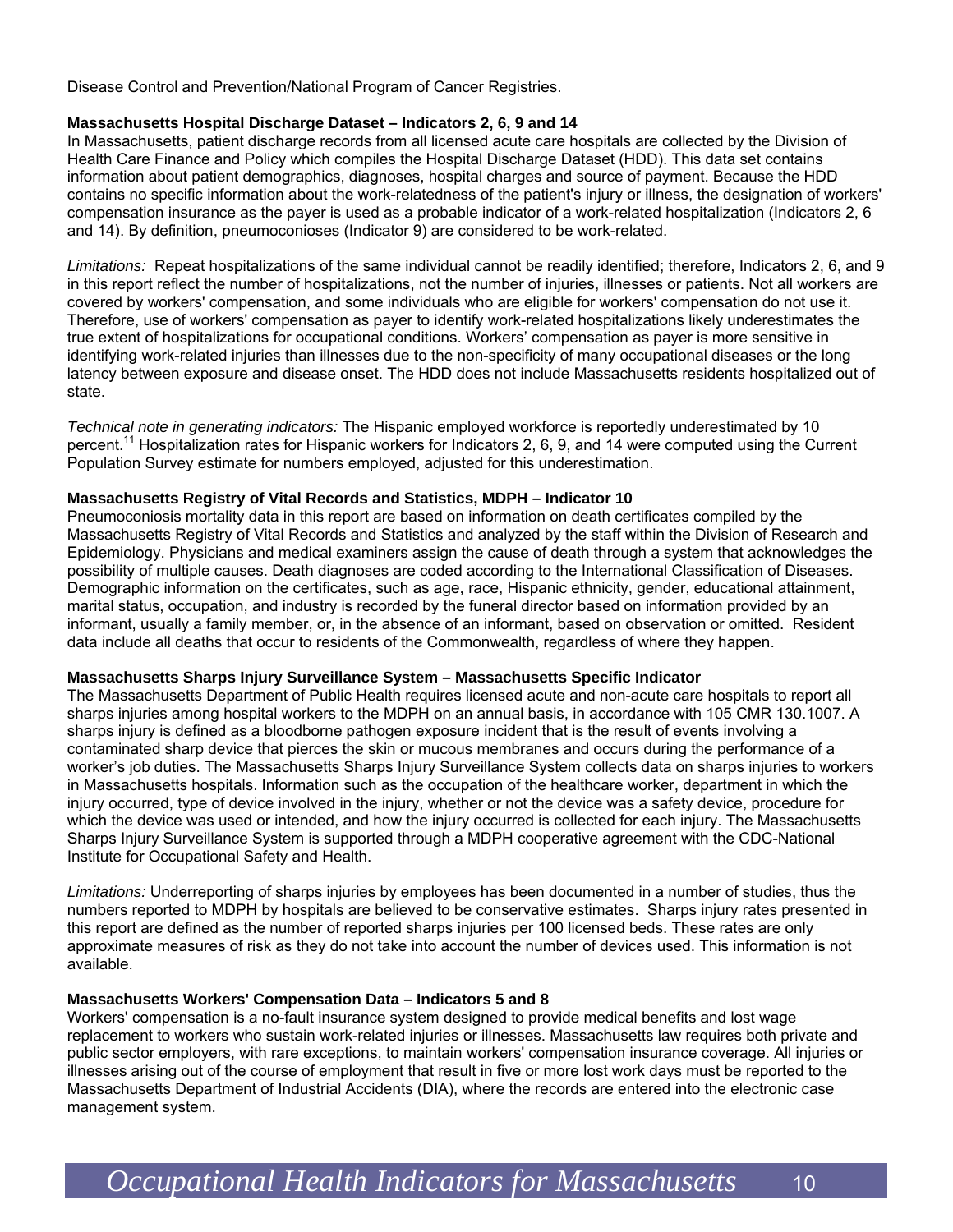*Limitations:* In Massachusetts, the workers' compensation system excludes railroad workers, seafarers, police officers, firefighters, shipyard and harbor workers and federal employees who are covered by other insurance systems. In 2004, the Massachusetts workers' compensation law was changed to allow self-employed workers to carry workers' compensation coverage voluntarily. A number of studies conducted in various states have demonstrated that not all work-related injuries and illnesses among workers eligible for workers' compensation are reported to state workers' compensation systems. There are substantial differences among the workers' compensation systems across states that preclude inter-state comparisons and national workers' compensation data are not available. The data are best used to track trends within a state over time.

*Technical note in generating indicators:* The estimate for the number of persons covered by Massachusetts worker's compensation (the rate denominator) was reported by the National Academy of Social Insurance (NASI). NASI approximates the number of workers covered by workers' compensation insurance by utilizing state unemployment insurance (UI) data. The number of amputation or carpal tunnel syndrome cases may differ depending on which dataset was used to identify them (BLS SOII or Workers' Compensation). These datasets differ with respect to what population is covered and how cases are reported ( e.g., for the BLS SOII, only a sample of employers report cases).

#### **Survey of Occupational Injuries and Illnesses (SOII)** – **Indicators 1, 4, and 7**

The Survey of Occupational Injuries and Illnesses (SOII), conducted by the Bureau of Labor Statistics (BLS) in the U.S. Department of Labor, provides annual estimates of the numbers and incidence rates of work-related injuries and illnesses at the state and national levels. Information is collected from a sample of employers on all work-related injuries and illnesses that resulted in one or more of the following: loss of consciousness, restricted work activity, job transfer, or medical treatment beyond simple first aid. In Massachusetts, the SOII is conducted by the Department of Labor Standards within the Executive Office of Labor and Workforce Development, in conjunction with BLS.

*Limitations:* Because the SOII is based on a sample—and not a census—of all employer establishments, the SOII findings are estimates subject to sampling error. The self-employed, farms with fewer than 11 employees, private households, federal agencies, the military, as well as municipal workers, are excluded from the SOII. These sectors collectively comprise approximately 21% of the U.S. workforce. In addition, it is well recognized that the survey undercounts work-related illnesses, especially long-latency illnesses that may not appear until years after individuals have left their place of employment. There is also evidence that injuries are underreported.

*Technical note in generating indicators:* BLS publishes case rates per 100 FTEs (equivalent full-time workers) or per 10,000 FTEs. The rates presented in this report were calculated by multiplying the BLS rates by 1000 or 10 to generate injury/illness cases per 100,000 FTEs.

#### **Teens at Work Injury Surveillance System – Massachusetts Specific Indicator**

The MDPH Teens at Work (TAW) Injury Surveillance System uses multiple data sources, primarily workers' compensation claims for injuries resulting in five or more lost workdays and emergency department records, to identify nonfatal work related injuries to teens less than 18 years of age. Data in this report are from the statewide data set of emergency department visits. The Teens at Work Injury Surveillance System is supported through a MDPH cooperative agreement with the CDC-National Institute for Occupational Safety and Health.

In Massachusetts, data on emergency departments visits from all licensed acute care hospitals are collected by the Division of Health Care Finance and Policy which compiles the Emergency Department (ED) data set. This data set contains information about patient demographics, diagnoses, hospital charges and source of payment. Because the ED data set contains no specific information about the work-relatedness of the patients' injury, the designation of workers' compensation insurance as the expected payer is used as a probable indicator of a work-related emergency department visit.

*Limitations*: Repeat emergency department visits by the same individual cannot be readily identified; therefore, this indicator reflects the number of emergency department visits, not the number of injuries or patients. Not all workers are covered by workers' compensation, and some individuals who are eligible for workers' compensation do not use it. Therefore, use of workers' compensation as payer to identify work-related emergency department visits likely underestimates the true number of work-related emergency department visits by teens. The ED data set does not include Massachusetts residents treated in emergency departments out of state.

#### **Toxic Exposure Surveillance System (TESS) – Indicator 11**

Poison control centers (PCCs) are available nationwide to provide assistance 24 hours/day to callers with concerns over actual or potential exposure to substances. The types of information gathered by PCCs include demographics,